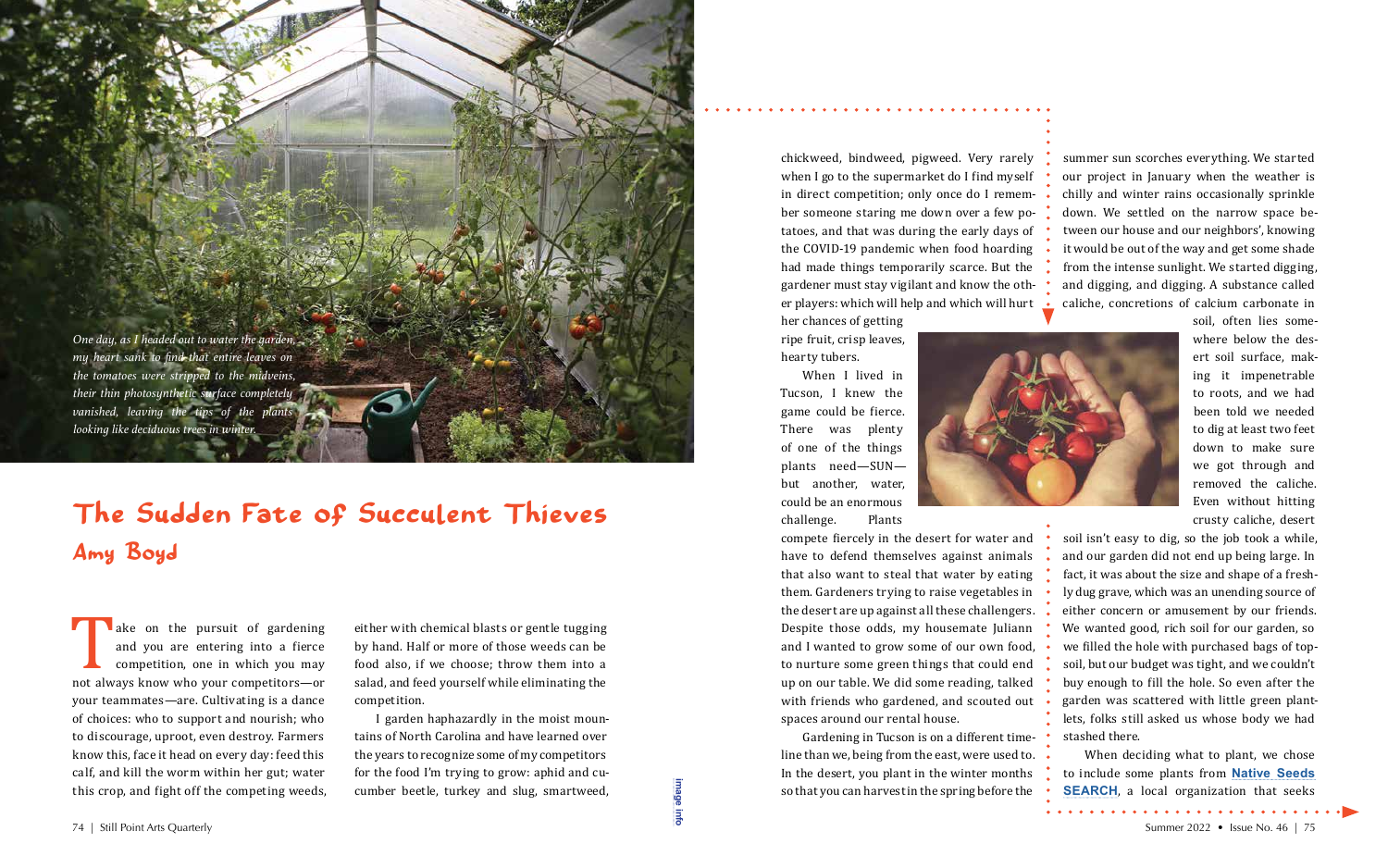

out, propagates, and sells seeds for varieties of vegetables that have historically been used by local native peoples, vegetables selected over many generations to be most successful in this environment. We selected a squash variety and some greens from their catalog, but then we supplemented with some vegetables that were decidedly not desertadapted but that we simply yearned for: sweet corn, radishes, tomatoes.

We planted our seeds and watered them well. Water is the biggest challenge—and ethical dilemma—for the desert gardener. Tucson sits on top of a large ancient aquifer, but the city's burgeoning population is taking from that aquifer far faster than it gets recharged from rainwater traveling through the earth. Eventually, all too soon, it will run dry. I knew this, and when I thought about it I felt guilty for even moving to this place, even

though I'd fallen in love with it. I knew inside I didn't belong there and should go somewhere where nature provides enough water to sustain the people living there. But here I was, in the desert, and I dreamed of a garden, and so for the moment I put my ethical dilemma on the shelf and turned on the hose to soak my seeds with life-giving water. We irrigated long and deep, and tried not to do it too often, so as to encourage the plants to grow roots deeper, down to where it stays moist longer, so they didn't need as much watering over the long haul. Even so, nurturing tender plants was a choice that had me taking water stored from the past, now stolen from the future.

Given plenty of water and more than enough sun, the seedlings grew quickly. The tomatoes were next to some of the native squashes, and though the tomatoes put on leaves rapidly, they were no match for these desert-adapted vines. The squash plants veritably exploded with growth, with new giant leaves emerging daily and the thick hairy vines reaching farther and farther out. Their vigor was impressive and humbling, and we were excited about their success, but we also guided the squash vines to get them to grow away from the tomatoes so they wouldn't completely overshadow them and outcompete them for sunlight. As it turned out, when the squashes ripened, we found them kind of tasteless, bitter, and mealy, which was disappointing until we realized that the giant squash blossoms were delicious. No more waiting for squash; the flowers came off as quickly as they opened and were added to our stir-fries and scrambled eggs.

The tomato plants got bigger and started putting out blossoms, but we were disappointed to notice they weren't making any tomatoes. The pointy lemon-colored

flowers opened but then dropped off the plant completely, taking with them the ovaries that should have become the plant's fruit. I'd heard that excessive heat could keep tomatoes from setting fruit, but even though this is the desert, it was springtime and not that hot yet. I wondered about pollinators, though; tomatoes are among the plants that use buzz pollination, in which bees vibrate the flowers at just the right frequency to cause the pollen to fly out the holes in the anthers and cover the bees. The pollen then gets carried from flower to flower, fertilizing them so that tomato fruit can form. Wind also carries tomato pollen, but being between houses, these plants didn't get much wind movement. If there weren't any of the right bees to buzz-pollinate our flowers, that might explain why we weren't getting any fruit.

With a little research, we learned that we could potentially hand-pollinate our tomatoes with a paintbrush, but Juliann and I were more entertained by the idea of replicating the buzz-pollination system. Our bee-expert friend, Margrit, told us we could use a tuning fork to create the same effect: vibrate the right tuning fork (preferably one that plays a C note), touch it to the flower, and the pollen should come flying out. We managed to borrow a tuning fork from a musical friend and sure enough, the anthers spit their pollen out like confetti-tossers at a parade. Moving from flower to flower, we diligently spread the pollen about, dreaming of biting into a sun-warmed ripe tomato.

A few days later I went out to the garden in the early hours and discovered at last a few small hard green balls where the flowers used to be, fruits starting to develop where before the flowers would just dry up and drift to the ground, ovary and all. And in the

long sunny desert days, the fruits swelled rapidly, inspiring dreams of standing in the garden snacking on warm, sweet tomatoes straight off the vine, or thick tomato slices in a sandwich. Juliann and I gave the plants long drinks of the stolen aquifer water, soaking deep to encourage the roots to grow farther down below the hot surface.



But then one day, as I headed out to water the garden, my heart sank to find that entire leaves on the tomatoes were stripped to the midveins, their thin photosynthetic surface completely vanished, leaving the tips of the plants looking like deciduous trees in winter. I bent down, looking much more closely at the branching green skeleton, and spied below an intact leaf a giant fleshy caterpillar the color of Kermit the Frog.

As a pollination biologist, I was familiar with the tomato hornworm and knew that by next spring it would metamorphose into one of the main pollinators of the plants I study. These caterpillars eventually transform into shiny, reddish-brown pupae buried underground, overwintering while developing into hawkmoths, also called sphinx moths. The beautiful adult moths are important pollinators and are easily mistaken at first glance for hummingbirds because of their size and behavior; they hover and use their four-inch-long tongues to feed on the nectar of a diverse group of



**[image info](http://www.shantiarts.co/SPAQ/SPAQ46/files/SPAQ46_SUM22_DIGITAL_IMAGECREDITS.pdf)**

image info